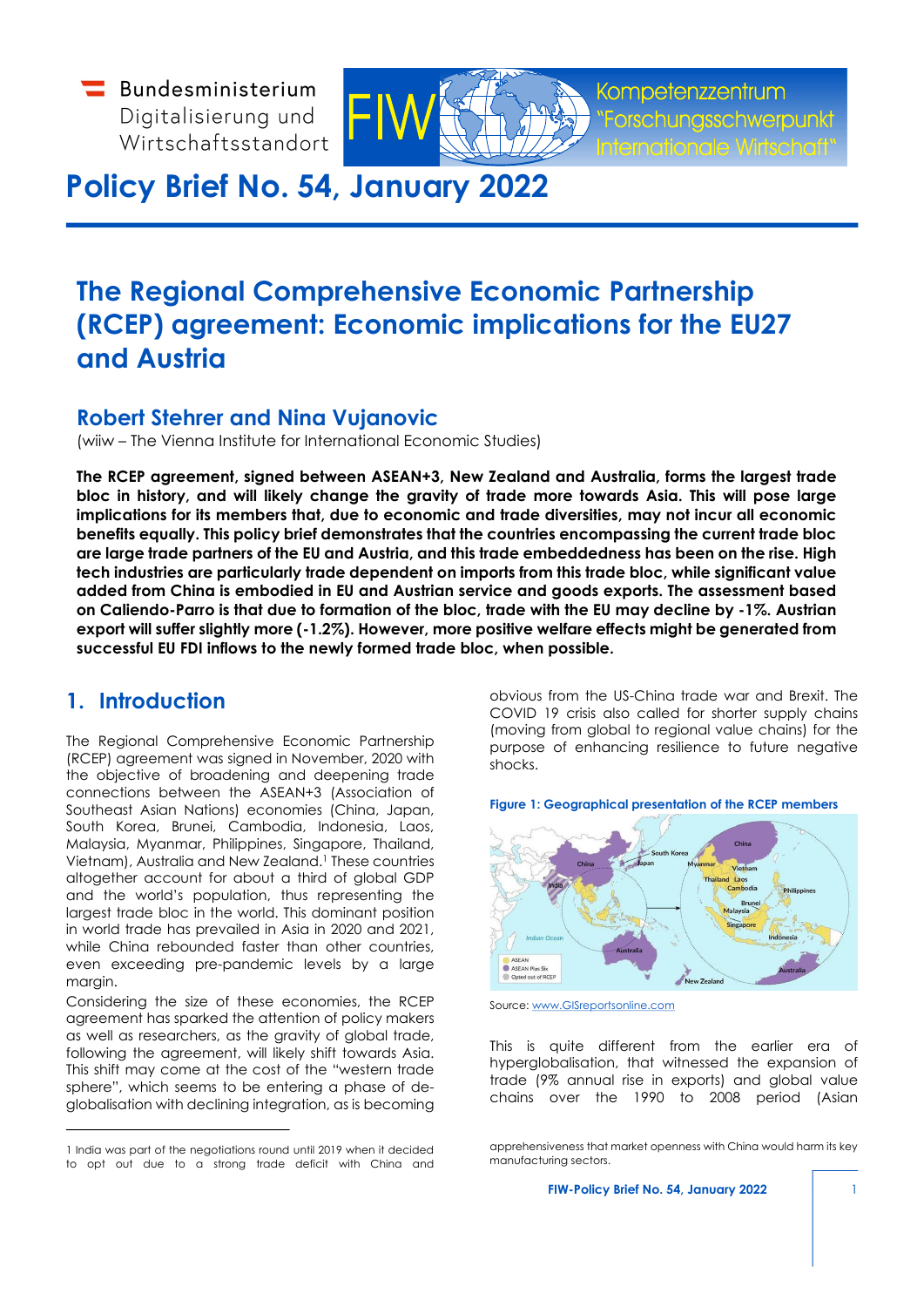Development Bank, 2021). The top three countries experiencing an expansion of exports were some ASEAN economies such as Cambodia, Laos and Vietnam, while China kept its position as the third world exporter. From 2010 onwards production lengths did not expand further, in a period known as slowbalisation, implying shorter supply chains in the future. In that context, the RCEP agreement comes as the follow-up to pre-existing trends and brings regional ties closer to the creation of the trade bloc (see also UNCTAD, 2021b).

This policy brief first provides an overview of the most important aspects of the RCEP agreement and then shows selected characteristics of the RCEP members such as size, GDP per capita, and trade indicators. This also includes an overview of the relevant literature focusing on the impact of the RCEP on these member states. The next section then highlights the importance of the RCEP countries for the EU27 and Austria with respect to trade structures and global value chain (GVC) integration. In addition, it presents some results from a general equilibrium modelling exercise indicating the impact of the agreement on the EU27 and Austria. This is followed by some overall conclusions.

## **2. Main aspects of the RCEP agreement**

<span id="page-1-1"></span>While signed only recently, its origins trace back to 2011 when this trade initiative was introduced by Indonesia. The RCEP agreement consists of twenty chapters (see Table 1) that are well aligned with the WTO agreement.[2](#page-1-0) Seven of the chapters define the future of economic flows within the region and related activities possibly inducing the growth of its members. The agreement itself implies the elimination of tariffs over the course of 20 years and almost complete commodity trade openness (90%).

Chapters 2 and 3 establish the two main pillars of the RCEP agreement, defining the means to implement the liberalisation of trade in goods and services. Trade in goods (Chapter 2) will be liberalised through national treatment of the goods of RCEP members (treatment of imported goods from the RCEP trade bloc as local goods), reduction (elimination) of customs duties, duty free temporary admission of goods and elimination of some export subsidies for agricultural goods. A Party should not impose any non-tariff measures on another Party, unless aligned with the WTO or RCEP agreement. Chapter 3 defines rules of origin, whereby originating goods are defined as those obtained by an RCEP party (primary goods such as live animals, plant(s) goods, minerals, etc.) and produced in an RCEP Party with materials originating from the RCEP trade bloc (or outside it, if they satisfy the requirements defined in the agreement).

|  |  |  | Table 1: List of chapters in RCEP agreement |
|--|--|--|---------------------------------------------|
|  |  |  |                                             |

| Chapters   | Definition                                                                |
|------------|---------------------------------------------------------------------------|
| Chapter 1  | Initial Provisions and General Definitions                                |
| Chapter 2  | Trade in Goods                                                            |
| Chapter 3  | Rules of Origin                                                           |
| Chapter 4  | Customs Procedure and Trade Facilitation                                  |
| Chapter 5  | Sanitary and Phytosanitary Measures                                       |
| Chapter 6  | Standards, Technical regulations, and Conformity<br>Assessment Procedures |
| Chapter 7  | Trade Remedies                                                            |
| Chapter 8  | Trade in Services                                                         |
| Chapter 9  | Temporary Movement of Natural Persons                                     |
| Chapter 10 | Investment                                                                |
| Chapter 11 | Intellectual property                                                     |
| Chapter 12 | Electronic Commerce                                                       |
| Chapter 14 | <b>Small and Medium Enterprises</b>                                       |
| Chapter 15 | Economic and Technical Cooperation                                        |
| Chapter 16 | Government Procurement                                                    |
| Chapter 17 | General Provisions and Exceptions                                         |
| Chapter 18 | Institutional Provisions                                                  |
| Chapter 19 | Dispute Settlement                                                        |
| Chapter 20 | <b>Final Provisions</b>                                                   |

Source:<https://rcepsec.org/legal-text/>

Likewise, greater trade in services (defined in Chapter 8) will be induced through most-favoured nation treatment, greater market access and national treatment of services, among other non-tariff barriers. The latter implies that a Party shall not adopt limitations on the number of services supplied; the total value of services transactions or assets (quotas); the total number of service operations; the total number of natural persons that could be employed in a service industry; the participation of foreign capital (upper percentage for shareholding) as well as the limitations on the measures that restrict/require legal entities that allow provision of services.

Chapter 5 defines sanitary and phytosanitary measures (SPS) with the objective of protecting human, animal and plant life within the trade bloc, while minimising the negative effects on trade. These measures should be aligned with the WTO Committee on Sanitary and Phytosanitary Measures and require appropriate certification provided by the competent authorities.

The agreement also defines a framework for an investment friendly environment in the region, relying on the existing provisions in the ASEAN+1 free trade agreements (FTAs), aiming to protect, liberalise,

<span id="page-1-0"></span>[<sup>2</sup>](#page-1-1) The following WTO agreements are explicitly mentioned: General Agreement on Tariffs and Trade (GATT), Agreement on Safeguards, WTO Trade Related Investment Measures (TRIMS) Agreement, WTO Agreement on Trade-Related Aspects of Intellectual Property Rights (TRIPS Agreement), WTO Trade Facilitation agreement (TFA), WTO Ministerial Decisions on Export Competition, WTO Agreement on the

Application of Sanitary and Phytosanitary Measures (SPS Agreement), WTO Agreement on Technical Barriers to Trade, Agreement on government Procurement, Agreement on Subsidies and Countervailing Measures, WTO Agreement and the Article on Transfers in Investment Chapter.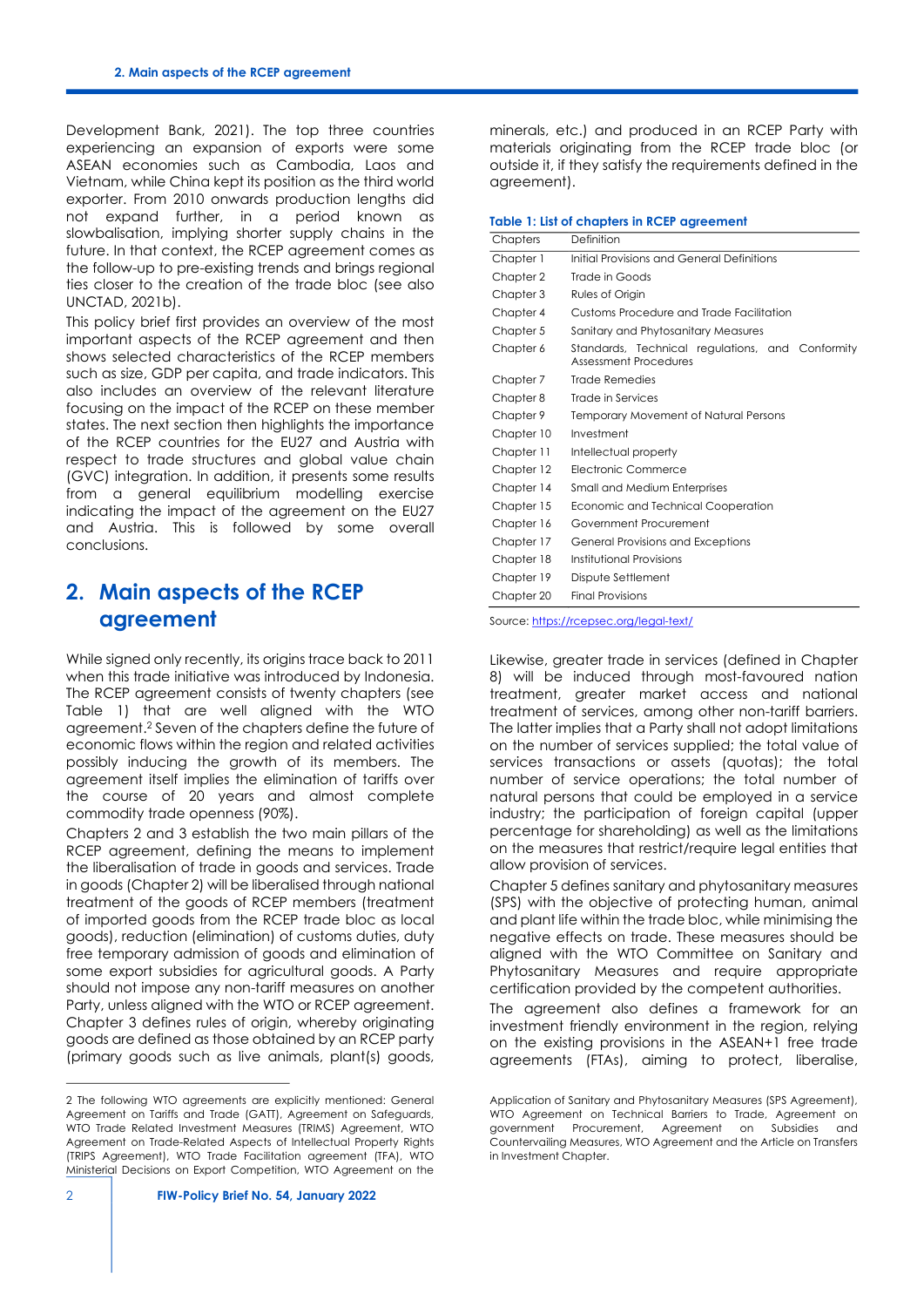promote, and facilitate investment (Chapter 10). Accordingly, this implies fair and equitable treatment and full protection and security of covered investments as well as most-favoured nation treatment.[3](#page-2-0) The agreement will promote the region as a common investment area.

The protection of intellectual property rights (IPR) and technological protection in the digital environment are guaranteed beyond the level of the WTO Agreement on Trade-Related Aspects of IPR (Chapter 11), while accounting for differentials in the countries' economic and legal aspects. RCEP also sets the basis for an increase in e-commerce among its members and globally (Chapter 12) that will facilitate trade and enhance the diffusion of ideas and technologies. These aspects of the agreement (Chapters 11 and 12) regulate the area of artificial intelligence, 3D printing and blockchain technology, all three important for future trade.[4](#page-2-1) It is safe to argue that the correct implementation of the RCEP agreement may boost technological growth among its members.

<span id="page-2-3"></span>Other aspects of the RCEP agreement tackle the<br>promotion of competition in markets and promotion of competition in markets and enhancement of economic efficiency and consumer welfare (Chapter 13), which will help members to enjoy the benefits of the agreement including trade facilitation and investment. However, each member retains the right to develop, implement and enforce its competition laws, regulations, and policies. RCEP is also supportive of SMEs as it aims to establish a platform whereby information on RCEP-specific rights pertinent to SMEs (i.e. to e-commerce, IPR, access to markets and innovation and technology) will be shared. The Parties will encourage SMEs' greater participation in global value chains. Since SMEs account for about 90% of business and more than half of employment globally (World Bank 2021) the facilitation of their business through the RCEP can potentially boost growth and innovation (Acs et al., 2004). The chapter on SMEs, competition, investment, and digitalisation (e-commerce), altogether, may in fact induce the internationalisation of SMEs across the RCEP region, which can reinforce entrepreneurial activity and growth (Lu and Beamish, 2001).

However, in general this agreement is considered to be less ambitious and comprehensive compared to other EU FTAs. The main reason for this assessment are limitations with respect to services and digital trade, as well as issues concerning social and environmental standards and labour rights (see Frenkel and Ngo, 2021).

## **3. Characteristics of RCEP member countries**

### <span id="page-2-2"></span>**3.1 The RCEP countries**

Considering the heterogeneity of this group of countries in terms of their trade and industrial patterns, size and economic development, this trade bloc may not benefit all members equally. The level of development and trade indicators of each countrymember differ significantly. China is by far the largest member country, making up 55% of GDP (and 62% of population) of the trade bloc, followed by Japan and Indonesia. Looking at the level of development (GDP per capita) we see that Australia, New Zealand and Japan are the most economically advanced. This subgroup of countries is also more resilient to trade shocks. UNCTAD (2021a) shows that international trade for this group recovered rapidly from the 2020 shock and already surpassed 2019 levels in 2021, unlike the smaller, developing economies that are facing more difficult growth (trade) recovery paths. Likewise, Nicita and Saygili (2021) show that trade within trade agreements was more resilient to the collapse in trade in 2020, albeit less so for developing economies.

#### **Table 2: Economic characteristics of RCEP countries, 2019**

|             | in mn | Population GDP (current | GDP<br>USD mn) per capita | Trade<br><b>Balance</b><br>(% GDP) |
|-------------|-------|-------------------------|---------------------------|------------------------------------|
| China       | 1,398 | 14,279,937              | 10,253                    | 1.2                                |
| Japan       | 126   | 5,064,873               | 40,029                    | 0.2                                |
| South Korea | 52    | 1,646,739               | 31,891                    | 2.9                                |
| New Zealand | 5     | 209,127                 | 42,805                    | $-0.1$                             |
| Australia   | 25    | 1,396,567               | 55,879                    | 2.5                                |
| ASEAN*      | 659.4 | 3,179,814               | 12,801                    |                                    |
| Brunei      | 0.4   | 13,469                  | 31,399                    | 7.4                                |
| Cambodia    | 16    | 27,089                  | 1,667                     | $-1.4$                             |
| Indonesia   | 270   | 1,119,091               | 4,181                     | $-0.6$                             |
| Laos        | 7     | 18,246                  | 2,583                     | na                                 |
| Malaysia    | 32    | 364,681                 | 11,566                    | 7.4                                |
| Myanmar     | 54    | 79,844                  | 1,486                     | 4.0                                |
| Philippines | 108   | 376,823                 | 3,533                     | $-12.1$                            |
| Singapore   | 6     | 374,386                 | 66,396                    | 28.3                               |
| Thailand    | 70    | 544,264                 | 7,839                     | 9.3                                |
| Vietnam     | 96    | 261,921                 | 2,741                     | 3.2                                |

Note: \*GDP per capita for ASEAN is GDP weighted.

Source: [https://wits.worldbank.org](https://wits.worldbank.org/) and [https://data.worldbank.org](https://data.worldbank.org/) (population)

<span id="page-2-0"></span>[<sup>3</sup>](#page-2-2) Except for Cambodia, Laos, Myanmar, and Vietnam.

<span id="page-2-1"></span>[<sup>4</sup>](#page-2-3) High-tech sectors and sectors equipped with better technologies survived the COVID 19 crisis better. Trade in high-tech sectors

outperformed trade in goods in 2020 and these diverging trends are likely to continue in 2021 (Miller and Wunsch-Vincent (2021).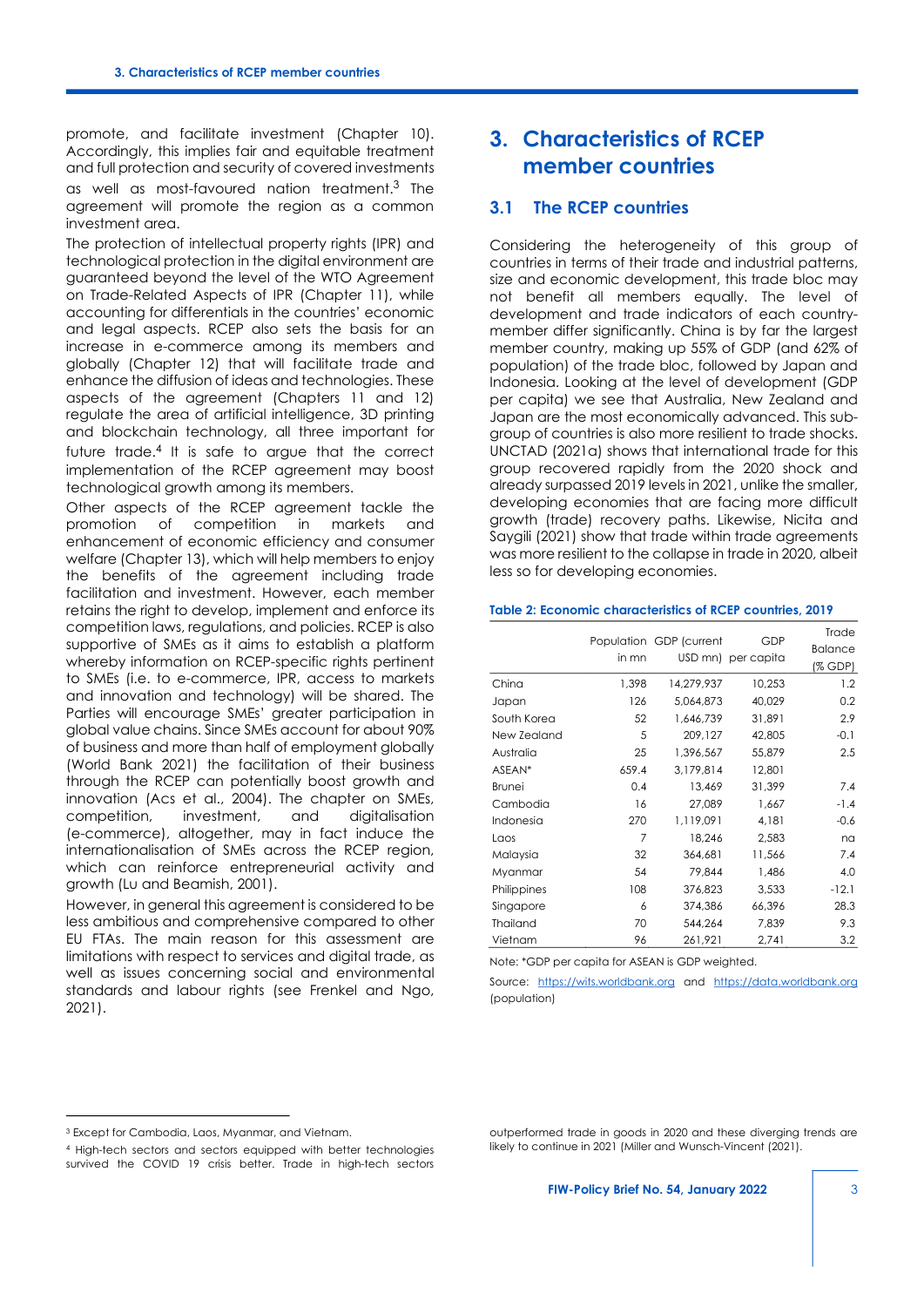## **3.2 Trade structures**

The structure of trade has quite important implications as it indicates the level of technological growth (McMillan and Rodrik, 2011). Countries that export natural resources have less chance of technological growth because primary industries are less subject to technological change than manufacturing industries. This can indicate that countries like Brunei and Indonesia have a lower level of technological development in comparison to Japan, China and South Korea. Following the COVID 19 crisis, the trade and welfare divergence of these economies will likely be more evident. This is due to their less diversified economies, as reflected in the trade of countries such as Cambodia, Myanmar, and Brunei, that export predominantly consumer goods and raw materials (see Table 3)

Member countries also entered the agreement with differing trade policies. ASEAN countries had much lower tariffs compared to South Korea (Mahadevan and Nugroho, 2019). While some countries have a sizable positive trade balance – i.e. China and Australia, others suffer from quite large deficits. Trade structure is also quite diverse among members. China, Japan, South Korea, and others export more capital and consumer goods, while other members (i.e., New Zealand and Australia, as well as many ASEAN countries) export predominantly raw materials and intermediate goods.

#### **Table 3: Trade structures of RCEP countries, 2019**

|             | Trade shares (in %)       |        |        |                                          |
|-------------|---------------------------|--------|--------|------------------------------------------|
|             | Product category          | Export | Import | Biggest trade partners                   |
| China       | Raw materials             | 1.7    | 27.1   | US, Hong Kong, Japan,                    |
|             | Intermediate goods        | 16.3   | 19.7   | South Korea, Other Asia<br>NES, Vietnam, |
|             | Consumer goods            | 36.1   | 14.0   |                                          |
|             | Capital goods             | 45.5   | 38.7   |                                          |
| Japan       | Raw materials             | 1.3    | 23.7   | US, China, South Korea,                  |
|             | Intermediate goods        | 19.7   | 15.1   | Australia, Hong<br>Kong,<br>Saudi Arabia |
|             | Consumer goods            | 26.7   | 33.2   |                                          |
|             | Capital goods             | 46.3   | 26.4   |                                          |
| South Korea | Raw materials             | 0.7    | 23.7   | US.<br>Vietnam.<br>China,                |
|             | Intermediate goods        | 23.9   | 15.1   | Hona<br>Kong,<br>Japan,<br>Saudi Arabia, |
|             | Consumer goods            | 25.2   | 33.2   |                                          |
|             | Capital goods             | 50.2   | 26.4   |                                          |
|             | New 7ealand Raw materials | 34.3   | 10.3   | US.<br>China.<br>Australia.              |
|             | Intermediate goods        | 28.9   | 15.4   | South<br>Korea,<br>Japan,<br>Germany     |
|             | Consumer goods            | 26.5   | 42.8   |                                          |
|             | Capital goods             | 7.3    | 30.4   |                                          |
| Australia   | Raw materials             | 57.4   | 6.0    | Korea<br>China.<br>Japan,                |
|             | Intermediate goods        | 13.8   | 13.9   | Rep, US, UK, Thailand,<br>Germany        |
|             | Consumer goods            | 6.3    | 44.9   |                                          |
|             | Capital goods             | 4.7    | 32.6   |                                          |

### **Table 3: Contd.**

| $\sim$ |  |
|--------|--|
|        |  |

| countries   |                    |      |      |                                                    |
|-------------|--------------------|------|------|----------------------------------------------------|
| Brunei      | Raw materials      | 41.0 | 26.9 | Singapore,<br>Japan,                               |
|             | Intermediate goods | 5.2  | 15.8 | Australia,<br>Malaysia,<br>China,<br>India,<br>US, |
|             | Consumer goods     | 50.7 | 32.8 | Germany                                            |
|             | Capital goods      | 3.1  | 24.4 |                                                    |
| Cambodia    | Raw materials      | 2.6  | 4.9  | US, Japan, Germany,                                |
|             | Intermediate goods | 7.7  | 44.2 | China,<br>UK,<br>Thailand,<br>Vietnam, Japan       |
|             | Consumer goods     | 86.6 | 33.3 |                                                    |
|             | Capital goods      | 3.2  | 17.6 |                                                    |
| Indonesia   | Raw materials      | 22.2 | 12.7 | China.<br>US,<br>Japan,                            |
|             | Intermediate goods | 30.4 | 33.2 | Singapore,<br>India.<br>Thailand                   |
|             | Consumer goods     | 36.7 | 22.4 |                                                    |
|             | Capital goods      | 9.2  | 31.4 |                                                    |
| Laos        | Raw materials      | 29.1 | 9.8  | China,<br>Thailand,                                |
|             | Intermediate goods | 47.9 | 25.0 | Vietnam, Japan, India,<br>Singapore                |
|             | Consumer goods     | 18.0 | 40.5 |                                                    |
|             | Capital goods      | 5.1  | 24.8 |                                                    |
| Malaysia    | Raw materials      | 5.4  | 11.2 | China, Singapore,<br>US,                           |
|             | Intermediate goods | 20.1 | 24.0 | Hong Kong, Japan                                   |
|             | Consumer goods     | 30.3 | 23.6 |                                                    |
|             | Capital goods      | 43.6 | 40.8 |                                                    |
| Myanmar     | Raw materials      | 18.0 | 3.2  | China,<br>Thailand,                                |
|             | Intermediate goods | 17.9 | 33.0 | Japan, US,<br>Germany,<br>Singapore,<br>Malaysia,  |
|             | Consumer goods     | 61.2 | 41.0 | Indonesia                                          |
|             | Capital goods      | 3.0  | 22.8 |                                                    |
| Philippines | Raw materials      | 8.4  | 10.0 | US, Japan, China, Hong                             |
|             | Intermediate goods | 10.8 | 21.6 | Kong, Singapore, South<br>Korea, Indonesia         |
|             | Consumer goods     | 17.3 | 28.1 |                                                    |
|             | Capital goods      | 63.6 | 40.3 |                                                    |
| Singapore   | Raw materials      | 0.9  | 9.2  | China,<br>Hong<br>Kong,                            |
|             | Intermediate goods | 18.1 | 15.0 | Malaysia,<br>US,<br>Indonesia, Japan               |
|             | Consumer goods     | 25.5 | 27.3 |                                                    |
|             | Capital goods      | 49.9 | 47.3 |                                                    |
| Thailand    | Raw materials      | 6.4  | 14.8 | US,<br>China,<br>Japan,                            |
|             | Intermediate goods | 22.3 | 27.8 | Vietnam, Hong Kong,<br>Malaysia, South Korea       |
|             | Consumer goods     | 35.4 | 22.9 |                                                    |
|             | Capital goods      | 38.9 | 43.5 |                                                    |
| Vietnam     | Raw materials      | 7.6  | 10.4 | US,<br>China,<br>Japan,                            |
|             | Intermediate goods | 12.7 | 30.0 | South<br>Korea.<br>Hong<br>Kong,                   |
|             | Consumer goods     | 37.5 | 15.7 |                                                    |
|             | Capital goods      | 40.5 | 42.5 |                                                    |

Source: [https://wits.worldbank.org.](https://wits.worldbank.org/)

contd.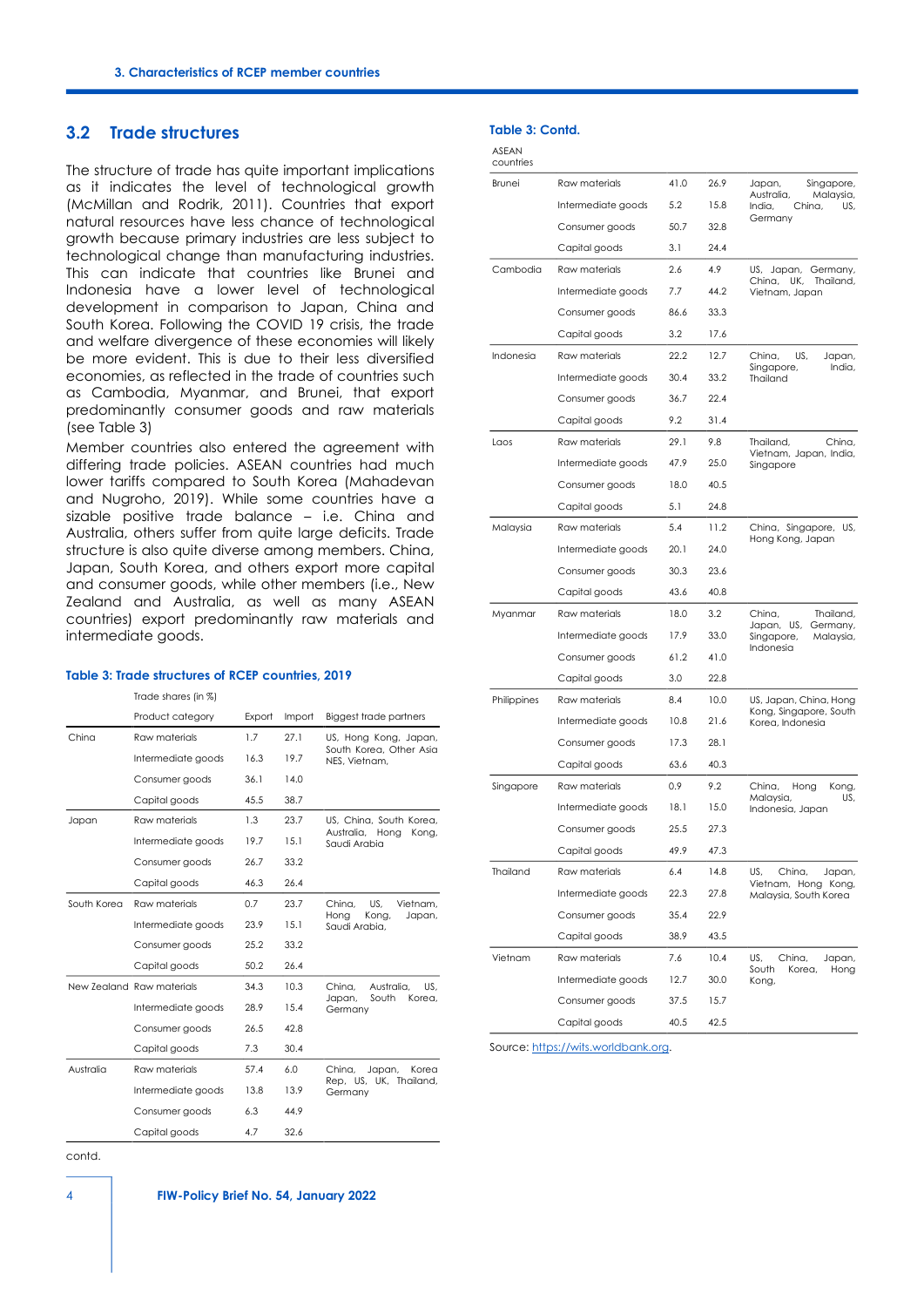### **3.3 Selected empirical evidence of the impact of RCEP**

There is no question that the RCEP agreement will have a large economic impact on its members. The agreement will further stimulate trade within the bloc through various channels. First, the multilateral trade agreement will expand market size – allowing firms to grasp the benefits of larger economies of scale in production. Second, reduced tariffs and non-trade barriers (NTBs) will lower the prices of exported commodities and intermediary goods, directly prompting exports amongst the members, an effect labelled the trade diversion effect. Third, as the members of the trade agreement grow economically, their demand for imported goods will also rise, further pushing trade – a phenomena known as the economic expansion effect. Fourth, integration into international markets allows firms to learn and adopt better production processes, improving their efficiency (Bond et al., 2005; Alvarez et al., 2013; Didlier and Pinat, 2017), an effect we label the knowledge spillover effect. Through serving foreign markets, firms can move up the technological ladder (Baltagi et al., 2016). This of course holds more potential for developed economies where firms are ex-ante technologically more equipped and more able to compete abroad (Ferragina and Mazzota, 2014). Therefore, more developed economies may benefit more, as they possess better technologies and human capital, and conduct more R&D.

#### **Table 4: Papers on the effects of RCEP on trade and development, data and methods used**

| Authors                         | Data source                                | Method                                                                                                           |
|---------------------------------|--------------------------------------------|------------------------------------------------------------------------------------------------------------------|
| Cheong and<br>Tongzon (2013)    |                                            | GTAP Version 6.2 GDyn, a recursive dynamic<br>Computable General<br>Equilibrium (CGE) model<br>developed by GTAP |
| Rahman and Ara<br>(2015)        | GTAP Version 8                             | CGE model - GTAP model                                                                                           |
| Li et al. (2016)                | GTAP Version 8<br>and two FDI<br>databases | CGE model                                                                                                        |
| Mahadevan and<br>Nugroho (2019) | GTAP Version 9                             | Dynamic GTAP model                                                                                               |
| Itakura and Lee<br>(2019)       | GTAP Version 9                             | Dynamic GTAP model                                                                                               |
| Petri and Plummer<br>(2020)     | GTAP Version 9                             | Computable CGE model                                                                                             |
| Cui et al. (2021)               |                                            | GTAP Version 10 CGE - GTAP model whereby<br>value-added trade flows are<br>decomposed by origin                  |

Note**:** GTAP sourced from [https://www.gtap.ageco.](https://www.gtap.ageco/) GTAP database covers 140 countries, 47 sectors/commodities, and eight factors of production. Li et al. (2016) explains the source of the FDI databases: "*The FDI databases are the latest developments in FDI data collection and computation (Fukui & Lakatos, 2012; Lakatos, Walmsley, & Chappuis, 2011)*." (page.4)

Source: Author's assessment.

The implications of the agreement and future trade growth patterns have been the subject of empirical research, whose data and methods are summarised in Table 4. Although the research has mostly relied on similar methods and data (Global Trade Analysis Project – GTAP database) sources, their results are not fully consistent.

Nevertheless, these studies agree that most Asian economies will benefit from this trade bloc. Itakura and Lee (2019) show that positive economic welfare effects on RCEP members will be noted during the 2025-2035 period, while some members (Taiwan) will incur these trade benefits only in 2030-2035. The authors show that ASEAN countries will jointly be the greatest beneficiaries of the trade agreement, followed by China. Petri and Plummer (2020) find that RCEP will add USD 186bn to the world's real income and 0.2% to its members' GDP. These benefits will be mostly accumulated by the largest Asian members – China, South Korea and Japan, because these three countries are not yet jointly members of the multilateral trade agreement (unlike ASEAN countries) and they are the largest RCEP economies. Cui et al. (2021) confirms this earlier research, showing that tariff and non-trade barrier cuts will increase the GDP of ASEAN economies by 1.92%, followed by China (0.68%), Australia (0.50%), New Zealand (0.47%), Japan (0.35%) and Korea (0.33%).

In contrast, Mahadevan and Nugroho (2019) find only moderate growth effects from RCEP which they justify with the fact that ASEAN economies and Singapore already had very low tariffs prior to the agreement. Countries like South Korea, Australia, Thailand and Vietnam are expected have the largest gains (especially the textile and wearing apparel sector). According to this study, the assessments are that the world would gain USD 35.6bn, which however will not be enough to offset the losses incurred by the US-China trade war.

The study by Itakura and Lee (2019) finds that some manufacturing sectors (i.e., machinery and electronic equipment) will particularly blossom in Malaysia, Thailand, and Vietnam, while all countries will experience an expansion of services. Some ASEAN countries will experience lower exports of some products (textile and apparel), due to the loss of non-RCEP markets like the United States and Canada (trade diversion effect) on the one hand, and the greater comparative advantage of China, on the other.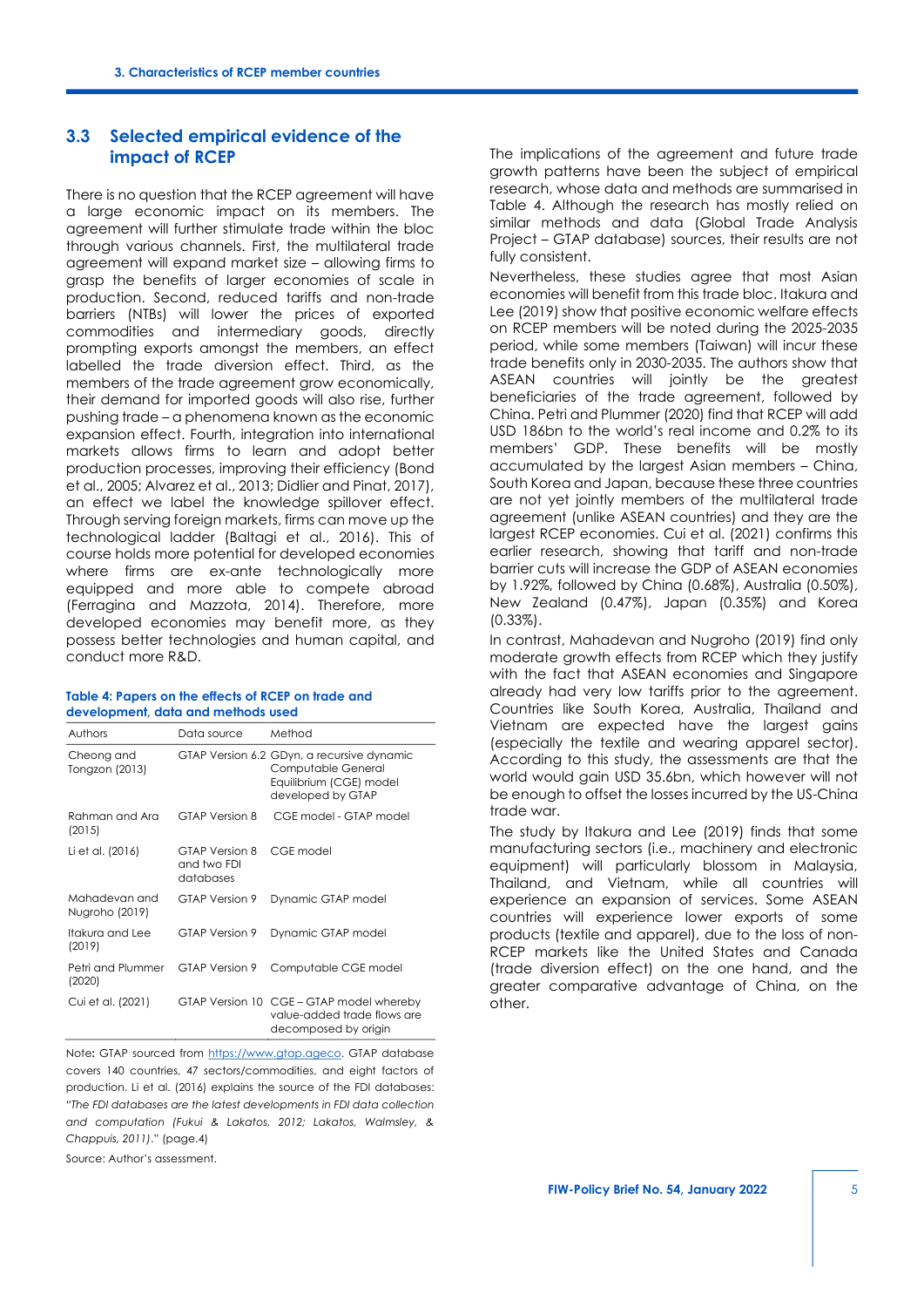## **4. EU and Austrian trade relations with the RCEP trade bloc**

<span id="page-5-3"></span>The era of globalisation intensified trade integration and induced greater trade between EU members and the current RCEP members. This has particularly been true for China that has been the biggest trade partner since 2008, as measured by the share of exports in goods.[5](#page-5-0) This section analyses the trade patterns between the EU and Austria and the RCEP trade bloc (subsection 4.1 and 4.2). The increasing trade integration of the EU and Austria with the RCEP trade bloc will be approximated with backward and forward linkages (Subsection 4.3). The effects of the trade bloc on EU trade and welfare will be discussed and empirically assessed in Subsection 4.4. A special focus is placed on China, as the RCEP's biggest trade member.

### **4.1 EU trade with RCEP members**

The enlargement of the EU over time as well as the adoption of the euro has led to high trade interconnectivity within the EU, and outside it. This is particularly true for China, which has become one of the EU's biggest trade partners. Figure 2 shows to what extent the EU trades with RCEP members. It reveals that the largest trade member is China, taking up to half of EU exports to and imports from the RCEP trade bloc. This is followed by the ASEAN, Japanese, and South Korean economies, taking up to 20%, 10% and 14% of EU-RCEP trade.

#### **Figure 2: EU goods trade shares with RCEP members in %, 2019**



Note: Including intra-EU trade.

Source: UN COMTRADE; own calculations.

EU–China trade has been trending upwards since 2001 when China became a member of the World Trade Organization (WTO) and from then on committed fully to multilateralism. China pledged to reduce tariffs and to gradually eliminate import quotas, licenses, and other non-trade barriers. By 2008 China had reduced its tariffs to 10%, which was one of the lowest levels in the world (Gao, 2021). This has been reflected in the rise in China's import and export share by 5.7pp and 3pp, respectively (See Table 5).

### **Table 5: EU27 export and import shares with RCEP countries (goods trade)**

|               | Import share<br>(in %) |      |            | Export share (in %) |      |            |
|---------------|------------------------|------|------------|---------------------|------|------------|
|               | 2000                   | 2019 | Difference | 2000                | 2019 | Difference |
| China         | 2.75                   | 8.46 | 5.71       | 1.01                | 3.97 | 2.95       |
| Japan         | 3.64                   | 1.70 | $-1.94$    | 1.72                | 1.22 | $-0.50$    |
| Korea         | 0.99                   | 1.08 | 0.09       | 0.62                | 0.88 | 0.26       |
| Australia     | 0.28                   | 0.18 | $-0.10$    | 0.50                | 0.62 | 0.12       |
| New 7ealand   | 0.07                   | 0.06 | $-0.02$    | 0.07                | 0.10 | 0.03       |
| <b>ASEAN</b>  | 2.68                   | 3.10 | 0.42       | 1.53                | 1.71 | 0.19       |
| Vietnam       | 0.17                   | 0.87 | 0.70       | 0.05                | 0.22 | 0.17       |
| Malaysia      | 0.61                   | 0.59 | $-0.02$    | 0.31                | 0.26 | $-0.04$    |
| Thailand      | 0.52                   | 0.48 | $-0.04$    | 0.24                | 0.27 | 0.03       |
| Singapore     | 0.67                   | 0.43 | $-0.25$    | 0.58                | 0.59 | 0.01       |
| Indonesia     | 0.44                   | 0.33 | $-0.11$    | 0.16                | 0.19 | 0.02       |
| Philippines   | 0.23                   | 0.19 | $-0.03$    | 0.17                | 0.15 | $-0.02$    |
| Cambodia      | 0.01                   | 0.13 | 0.11       | 0.00                | 0.02 | 0.01       |
| Myanmar       | 0.01                   | 0.07 | 0.06       | 0.00                | 0.01 | 0.01       |
| Laos          | 0.01                   | 0.01 | 0.00       | 0.00                | 0.00 | 0.00       |
| <b>Brunei</b> | 0.00                   | 0.00 | 0.00       | 0.00                | 0.00 | 0.00       |

Note: Including intra-EU trade.

Source: UN COMTRADE; own calculations.

The global financial crisis led to a 20% decline in global exports in 2009. There were large disruptions in EU-China trade in 2009 too, after which the trend has flattened. The flatter trend of EU-China trade can also be explained by two additional factors – China's increasing importance and the EU's rather stagnant contribution to the global trade. Despite EU enlargement, EU members' contribution to world trade (export shares) has dropped by two pp, from 38% in 2005 to 36%, in 2020 (UNCTADStat, 2020).[6](#page-5-1) The Chinese contribution to global exports, on the other hand, has more than doubled – from 6% in 2005 to 13% in 2020. This partially explains the EU's rather stagnant trade with China in the years following the great financial crisis (GFC).

<span id="page-5-5"></span><span id="page-5-4"></span>Even though the share of EU imports and exports from the RCEP bloc take up about 15% and 8%, respectively, some high-tech industries<sup>[7](#page-5-2)</sup> are particularly dependent

botanical products; the manufacture of computer, electronic and optical products; and the manufacture of air and spacecraft and related machinery. Medium-high tech industries include the manufacture of chemicals and chemical products; the manufacture

<span id="page-5-0"></span>[<sup>5</sup>](#page-5-3) <https://unctad.org/topic/trade-analysis/chart-10-may-2021>

<span id="page-5-1"></span>[<sup>6</sup>](#page-5-4) Source[: https://unctadstat.unctad.org/](https://unctadstat.unctad.org/)

<span id="page-5-2"></span>[<sup>7</sup>](#page-5-5) According to the Eurostat classification, high-tech industries including the manufacture of pharmaceuticals, medicinal chemical and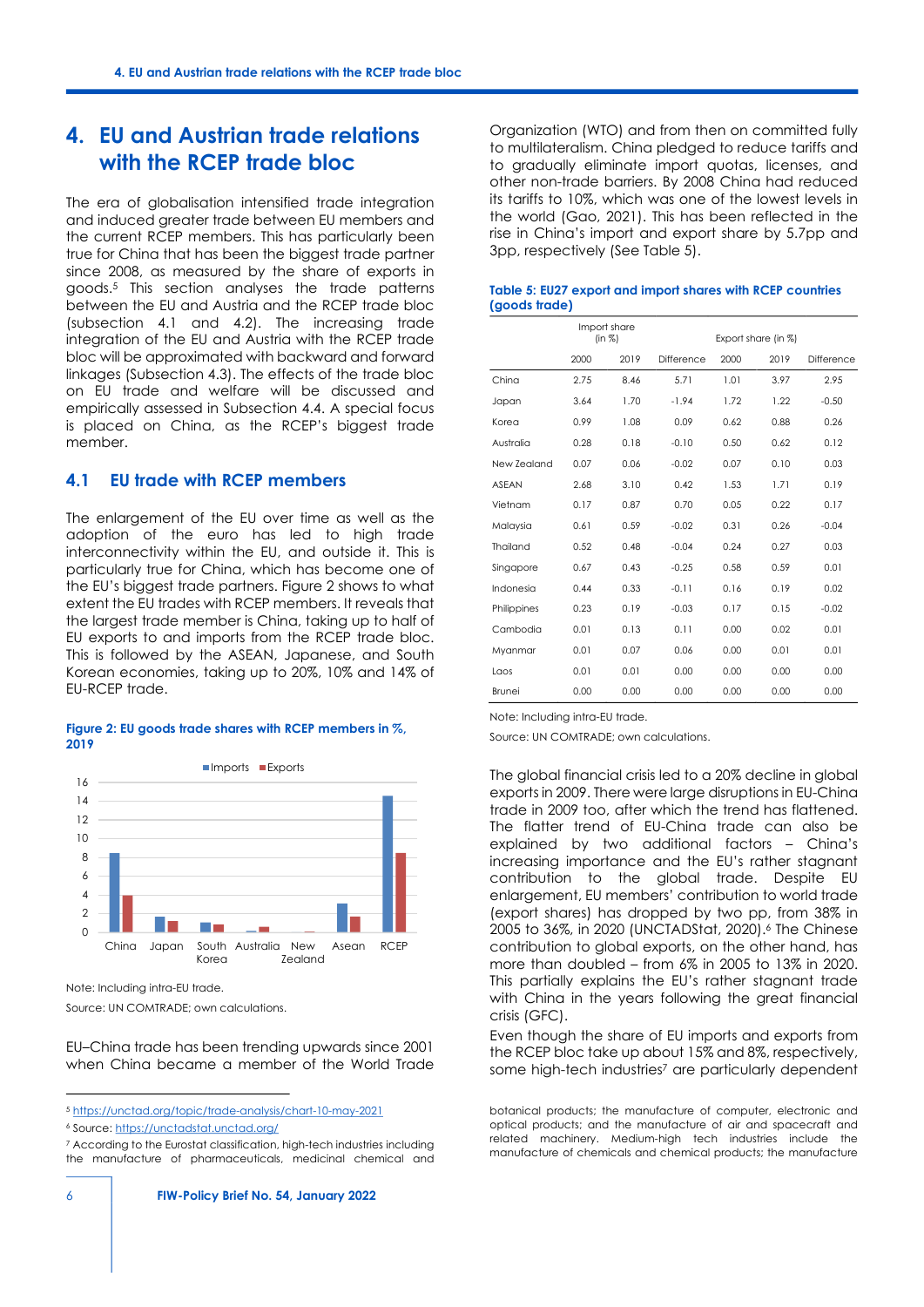on this trade bloc (see Figure 3). Almost a third of total EU imports of computer, electronic and optical products and 10% of imports of electrical equipment and machinery originates in RCEP members. About 15% of EU exports of these goods (along with motor vehicles, trailers and semi-trailers, and computer electronics) is directed to the RCEP bloc.



#### **Figure 3: Structure of EU27 exports and imports from RCEP members in %, 2019**

Source: UN COMTRADE, own calculations.

It is also important to note that heterogeneity with respect to the biggest RCEP members (China, Japan, South Korea, New Zealand, and Australia) is also high. These countries represent 71% of the total population of the RCEP trade bloc and 88% of its respective GDP. Their share of EU exports in each manufacturing sector reveals that 9.8% of EU imports comes from the largest RCEP members, out of which 7.2% is from China. The remaining RCEP members – ASEAN countries - take up 2.2% of total EU imports. About 6.5% of EU manufacturing exports goes to the biggest RCEP members, of which more than half (3.8%) to China. The remaining 1.6% of EU exports is directed to the ten ASEAN economies.

### **4.2 Austrian trade with the RCEP members**

Austria's trade with RCEP members is quite substantial: USD 12.2bn of exports and USD 18.1bn of imports in 2019. This corresponds to 7.2% and 10.5% of total Austrian exports and imports, respectively. This trade is mostly driven by the high share of trade with China (see Figure 4).



#### **Figure 4: Austria's goods trade shares with RCEP members in %, 2019**

Austria's imports and exports from/to the RCEP trade bloc have risen significantly over the course of twenty years. The share of imports rose from 6% in 2000 to almost 11% in 2019, a rise that has been practically exclusively driven by greater imports from China. Likewise, the share of Austrian exports to the RCEP rose from 3.9% in 2000 to 7% in 2019. China has contributed less to the rise in Austrian export markets: its export share rose from 0.7% in 2000 to 2.9% 2019. Austria's imports from China rebounded after the global financial crisis and remained on an upward trend until 2016. Exports were flat after the GFC and grew significantly prior to COVID 19.

of weapons and ammunition, the manufacture of electrical equipment, the manufacture of machinery and equipment; the manufacture of motor vehicles, trailers and semi-trailers; the

manufacture of furniture, the manufacture of medical and dental instruments and supplies.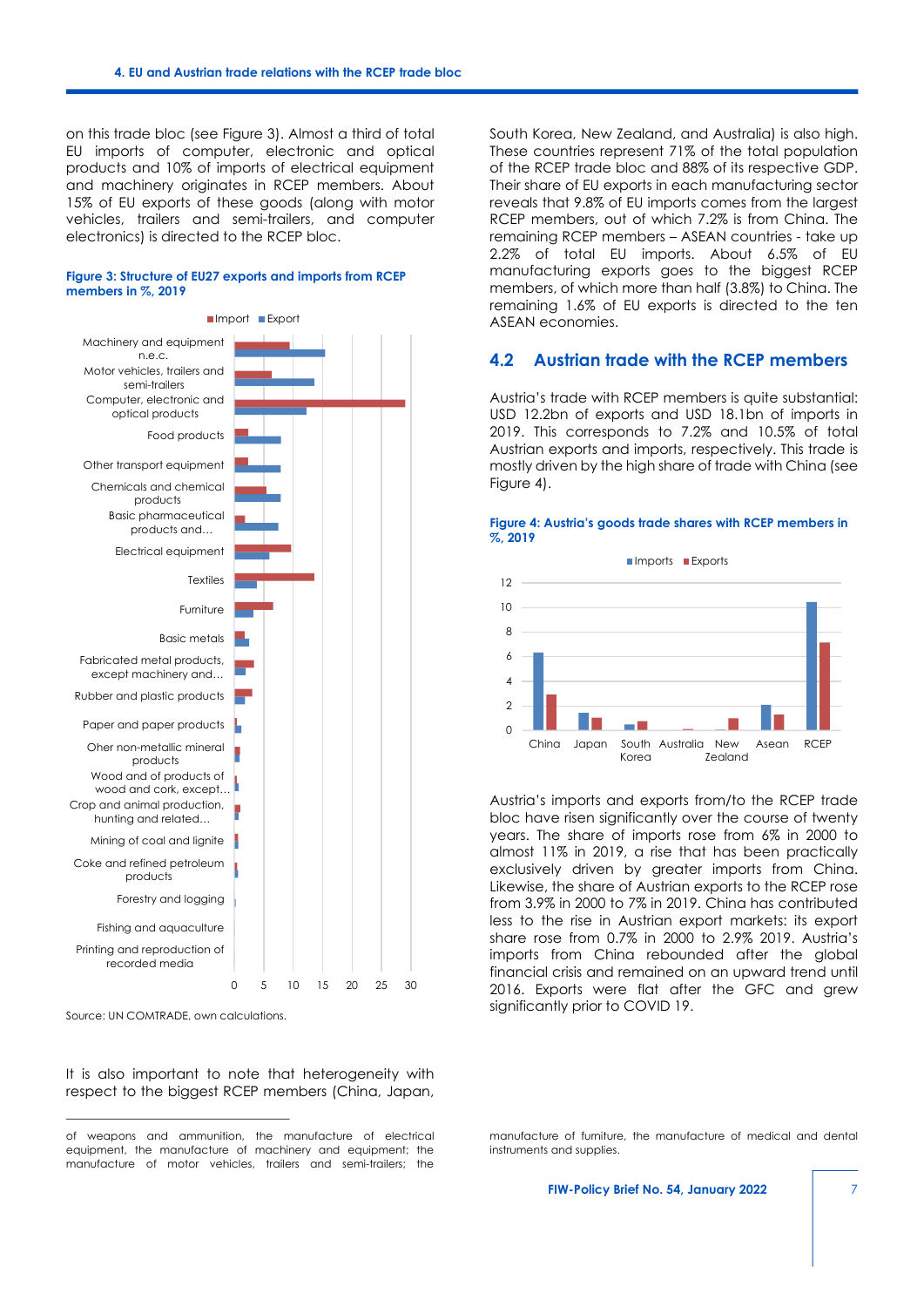#### **Table 6: Austria's import and export shares with RCEP countries (goods trade)**

|              | Import share<br>(in %) |      |            | Export share (in %) |      |            |
|--------------|------------------------|------|------------|---------------------|------|------------|
|              | 2000                   | 2019 | Difference | 2000                | 2019 | Difference |
| China        | 1.67                   | 6.34 | 4.67       | 0.70                | 2.92 | 2.22       |
| Japan        | 2.68                   | 1.44 | $-1.24$    | 1.32                | 1.04 | $-0.27$    |
| Korea        | 0.48                   | 0.49 | 0.00       | 0.39                | 0.77 | 0.39       |
| New Zealand  | 0.03                   | 0.03 | 0.00       | 0.07                | 0.12 | 0.04       |
| Australia    | 0.04                   | 0.07 | 0.03       | 0.44                | 1.00 | 0.57       |
| <b>ASEAN</b> | 1.14                   | 2.09 | 0.95       | 0.99                | 1.30 | 0.31       |
| Vietnam      | 0.10                   | 0.64 | 0.54       | 0.03                | 0.17 | 0.13       |
| Thailand     | 0.26                   | 0.46 | 0.20       | 0.11                | 0.31 | 0.20       |
| Malaysia     | 0.32                   | 0.26 | $-0.06$    | 0.15                | 0.30 | 0.15       |
| Indonesia    | 0.20                   | 0.19 | $-0.01$    | 0.24                | 0.15 | $-0.08$    |
| Cambodia     | 0.01                   | 0.18 | 0.17       | 0.01                | 0.01 | 0.00       |
| Singapore    | 0.15                   | 0.14 | $-0.01$    | 0.33                | 0.22 | $-0.11$    |
| Philippines  | 0.08                   | 0.12 | 0.04       | 0.11                | 0.10 | $-0.01$    |
| Myanmar      | 0.01                   | 0.10 | 0.09       | 0.00                | 0.02 | 0.02       |
| Laos         | 0.00                   | 0.00 | 0.00       | 0.00                | 0.01 | 0.01       |
| Brunei       | 0.00                   | 0.00 | 0.00       | 0.00                | 0.00 | 0.00       |
| <b>RCEP</b>  | 6.3                    | 10.5 | 4.2        | 4.7                 | 7.5  | 2.8        |

Note: Including intra-EU trade.

Source: UN COMTRADE; own calculations.

RCEP members and China in particular, have thus played an increasingly prominent trade role in Austrian trade, but more in terms of their imports that showed resilience even in the face of large macroeconomic shocks. COVID 19 has not impacted imports from China while Austrian exports dropped by 13%. COVID 19 reflected badly on the main industries contributing to Austrian exports to China – merchandise goods such as machinery and equipment (-7%), and medical precision and optical instruments (-18%), the latter decline resulting from greater demand for medical equipment due to the health crisis. A deep decline was also registered in chemicals, chemical products, and man-made fibres (-22.9%).

Austria exports about 7% of its goods and services to RCEP members. The biggest exporting industries are high-tech industries, the core of future growth. The biggest share of Austrian exports refers to machinery and equipment (21.4%), computer, electronic and optical products (16.3%), and motor vehicles, trailers, and semi-trailers (13.4%).

#### **Figure 5: Structure of Austrian exports and imports to/from RCEP members in %, 2019**



Source: UN COMTRADE, own calculations.

## **4.3 High import intensities in high-tech products**

Trade between RCEP members and the EU has been dominated by manufactured goods. Almost 15% of EU manufactured goods is imported from the RCEP trade bloc, mostly driven by trade in the high-tech sector. About 42.9% of imports of computer, electronic and optical products originate from RCEP members; and 26.3% of electrical equipment and 17.3% of machinery and equipment. Also, textiles have with 30.4% a large share. Albeit lower, these figures are also quite high for Austria (see Figure 6). Hence, the implementation of the RCEP agreement may have consequences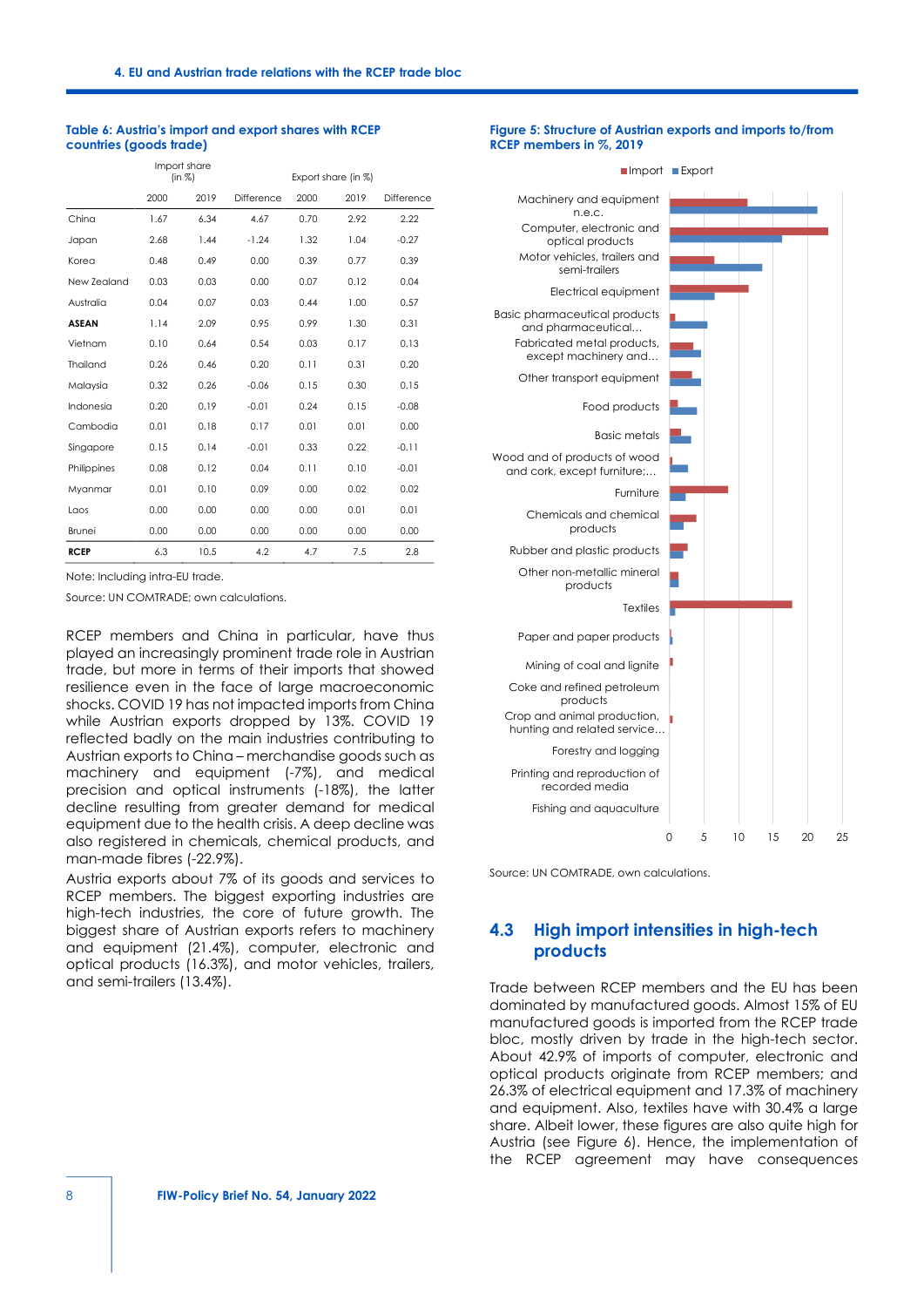particularly for high-tech manufacturing in the EU and Austria.

#### **Figure 6: EU and Austria's imports from RCEP members by industry, in %, 2019**



Source: UN COMTRADE, own calculations.

The growth of high-tech sectors depends on R&D rather than on cheap labour, and as such, exhibits a higher degree of innovation than traditional manufacturing (Glasmeir, 1991; Silva, 2008). This makes high-tech industries important drivers of growth. Possible changes in trade patterns with the RCEP may thus have important implications for the EU and Austria, as findings suggest that the change in trade orientation

has had a similar effect on traditional and high-tech manufacturing as reflected in the demand for workers (Silva, 2008). Potential losses are large as these sectors are important catalysts of technological growth and stimulus to economic development and the standard of living (Hornbeck and Moretti, 2018). It is likely that these sectors may suffer greater losses due to the formation of this new trade bloc as the gravity of trade in goods may shift away from Europe.

### **4.4 Global value chain (GVC) integration**

In this subsection we investigate to what extent the European Union and Austria are integrated through global value chains with RCEP economies, using the 2021 OECD Trade in Value Added (TIVA) database. Backward linkage measures to what extent foreign value added is embodied in a country's exports and is thus the sum of the foreign value added that is part of domestic exports. Forward linkages approximate domestic value added inherent in the exports of another country. The more integrated a country is into GVCs, the higher is the forward linkage. Backward linkages are higher when more foreign value added is used in the exports of goods and services. These linkages are measured as a share of total gross exports. The results for the years 2000 (a year prior to Chinese entry into WTO) and 2018, are presented in Table 7.

#### **Table 7: Backward and forward-linkages between RCEP, the EU27 and Austria, in % of gross exports**

|                |             | 2000    |             | 2018        |         |             |  |
|----------------|-------------|---------|-------------|-------------|---------|-------------|--|
|                | <b>EU27</b> | Austria | <b>RCEP</b> | <b>EU27</b> | Austria | <b>RCEP</b> |  |
| <b>EU27</b>    | 87.3        | 90.9    | 2.6         | 84.4        | 87.5    | 2.7         |  |
| <b>RCEP</b>    | 2.6         | 1.9     | 88.5        | 3.8         | 2.9     | 87.0        |  |
| of which China | 0.4         | 0.3     | 13.3        | 1.6         | 1.4     | 34.2        |  |
| Other          | 10.1        | 7.2     | 8.9         | 11.8        | 9.5     | 10.3        |  |

Source: OECD TiVA database, Release 2021; own calculations.

<span id="page-8-1"></span>In 2000, EU manufacturing exports were based mostly on local (EU27[8](#page-8-0) ) value added: about 87% of EU value added was embodied in EU gross exports, pointing to the high level of value chain integration amongst EU countries. From the RCEP members share of 2.6% value added was contained in exporting. By 2018 this had significantly changed, with the percentage of value added from RCEP members rising by 1.2pp mostly due to a rise in sourcing of value added from China. Figures are very similar for Austria, which contained 91% of EU value added (including its domestic value added) when exporting in 2000. This dropped to 84% in 2018. Chinese and RCEP value added in Austrian exporting rose by 1.1 and 1pp. respectively, from 2000 to 2018.

<span id="page-8-0"></span><sup>&</sup>lt;sup>[8](#page-8-1)</sup> The United Kingdom is considered being part of country group "Other" in Table 6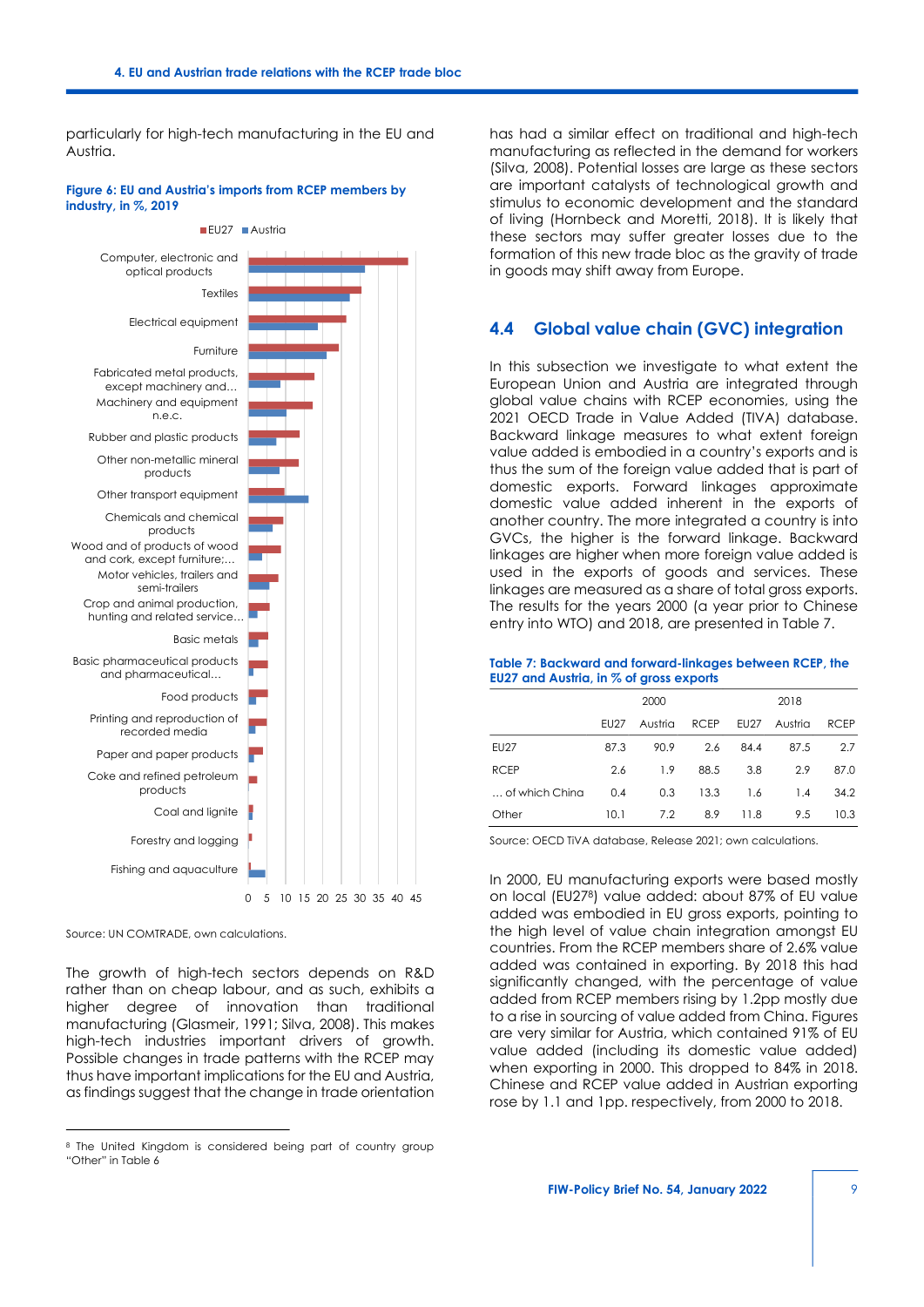RCEP members have not significantly increased the share of European value added in their exports over the course of these nineteen years. Intra-trade (between RCEP members) in value added embodied in exporting only slightly declined from 88.5 to 87%. Overall, this implies that regional value chains in this region looks very stable, though China gained importance.

## **4.5 Effects of the RCEP agreement on the EU and Austria**

Studies investigating the issue of the effects on the EU are not abundant. The research shows that countries excluded from the trade agreement, spanning from South Asia (Rahman and Ara, 2015; Li et al, 2016) to the EU and the US (Li et al, 2016; Cui et al., 2021) will incur mostly negative effects. In other words, trade between the EU and RCEP countries is likely to decrease due to trade diversion. This is, however, not fully confirmed by Mahadevan and Nugroho (2019), who using different simulation designs, find that the EU countries will have neither benefits (in terms of GDP) nor substantial costs following the agreement.

<span id="page-9-1"></span>In our own assessment based on the Caliendo-Parro (2015) model<sup>[9](#page-9-0)</sup> we find a strong trade creation effect of trade between RCEP countries (+30%), whereas small trade distortion effects with exports from the EU27 to RCEP declining by about 1% and to non-RCEP countries shrinking by less than 0.1%; RCEP exports to the EU27 would increase by 0.12% according to these calculations. Similar magnitudes are found for Austria, although the decline in exports to RCEP economies is a bit larger with 1.2%. The overall GDP effects – given the relatively low trade shares – are insignificant with -0.01% for Austria and practically no effect for the EU27. However, the effects of trade openness can have a slightly different effect if a model accounts for the fact that FDI and trade can act as substitutes and/or complements (Ramondo and Rodriguez-Clare, 2013).

The decrease in trade between the EU and Asia may lead to an increase in FDI, and this process can occur in three ways. First, if FDI is a substitute for trade in serving a foreign market (horizontal FDI) then we may see an increase in FDI as the consequence of the downturn in trade (Martinez-San-Roman, 2016). The best exporters would switch to FDI in the wake of high tariffs ("tariff jumping" FDI) and the least productive exporters would simply reduce their foreign presence (Blonigen et al., 2004; Cole and Davies, 2011). Second, if EU multinationals (MNEs) are driven by the efficiencyseeking objective (vertical FDI), then we may see a rise in FDI to RCEP markets, as sourcing inputs from these economies will be more cost-efficient. Third, exportplatform FDI which refers to the type of FDI whereby MNEs enter a host location to export to neighbouring markets, will likely rise as tariff cuts will make exporting

<span id="page-9-0"></span>[9](#page-9-1) We use data from the WIOD 2016 release (Timmer et al., 2015) for the year 2014 which includes the most important RCEP economies. The

within the RCEP bloc cheaper (Ekholm et al., 2007). This is particularly true if the host economy is smaller in size (Hanson et al., 2001) and geographically close to large markets (a phenomenon known as a country's market potential).

Large share of FDI from developed economies going to developing ones is in the form of export-platform FDI (UNCTAD, 2010). However, research shows that the size of export platform FDI in developing countries will largely depend on the strength of intellectual property rights in the host economy (Ghosh et al., 2018). As MNEs conduct most global R&D and have the most sophisticated technology, their intangible assets are less protected in a country with low IPR protection. If IPR protection in a host economy is weak, it is likely that (export-platform) FDI will be rather low, regardless of the reduction in tariffs within the trade bloc.

In that context, it is important to note that the trade bloc has been formed around the same time as the Comprehensive Agreement on Investment (CAI) was reached between the EU and China, defining the new principles for EU investment in China. This agreement ensures fair treatment of EU multinationals in China, the RCEP's biggest member. It guarantees the transparency of government subsidies and rules against technology transfers, the latter being important in the context of preserving intangible assets. This may bring about significant changes as China was the country applying highly restrictive FDI policies across all its sectors, especially services. China imposed different treatment of MNEs operating abroad, a practice that the CAI aims to abolish. Li et al. (2016) studies the effects of the RCEP on investment in China, albeit not accounting for the CAI agreement that was signed in 2020. They find that FDI in China will increase because the RCEP agreement explicitly promotes investment from partner countries (see description of Chapter 10, in Section 2) and due to the indirect effects of lower tariffs attracting FDI in export sectors. The authors calculate that the welfare gains from trade liberalisation and FDI (stemming from it) will amount to as much as 2% of GDP.

calculations assume that all tariffs on trade between RCEP countries are set to zero.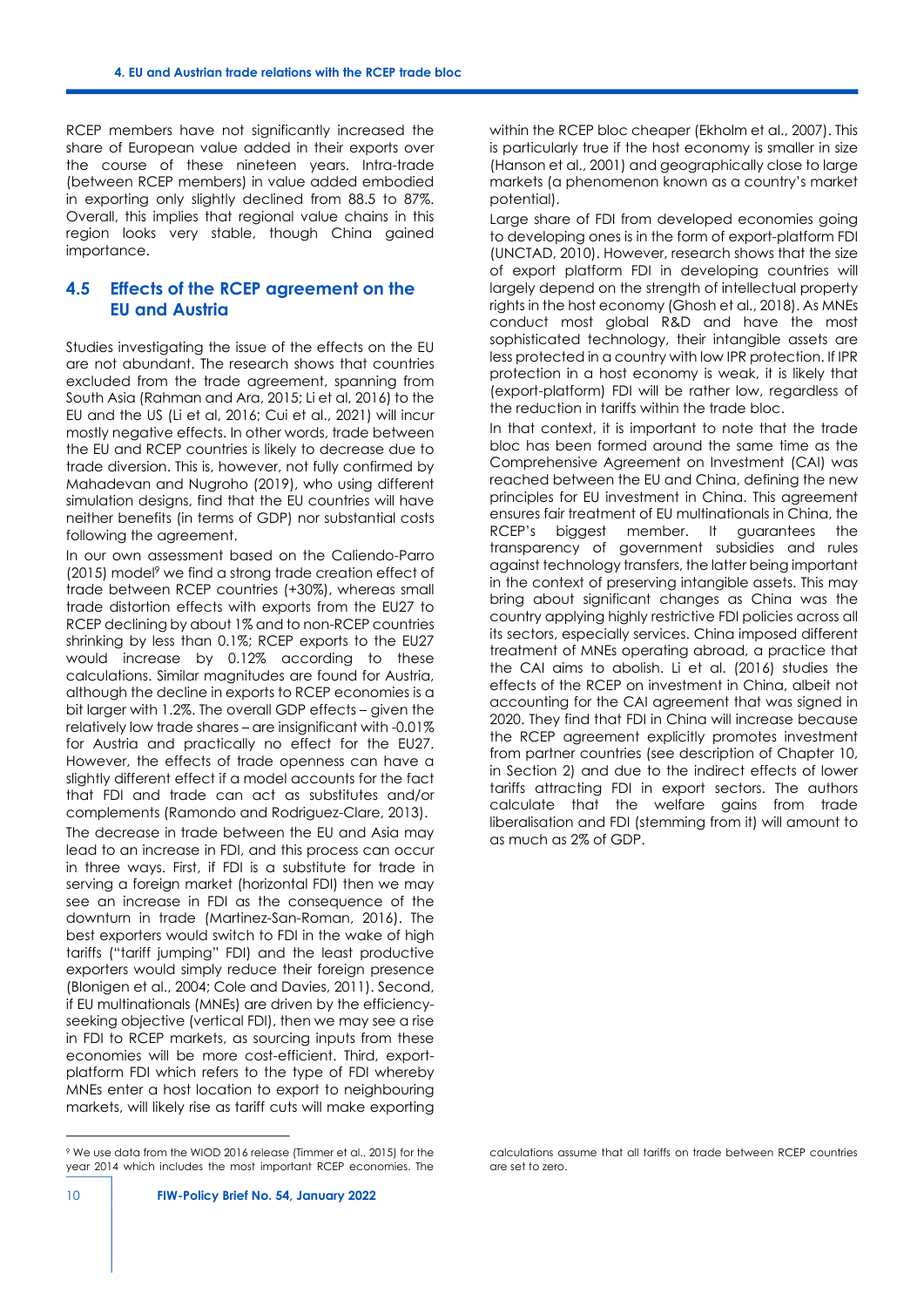## **5. Conclusions**

In November 2020 the Regional Comprehensive Economic Partnership Agreement was signed between China, Japan, South Korea, New Zealand, and the ASEAN economies, representing the largest trade bloc formed in history – both in terms of population and GDP. This can have large economic implications as the gravity of trade will shift more towards the East. The agreement is a continuation of earlier trends calling for regionalisation and less geographically fragmented production, both being at the forefront of policy-making after COVID 19.

The RCEP agreement, in its twenty chapters, defines liberalisation policies in the trade of goods and services, but also the means whereby investment, competition and SME participation in trade will be promoted. A special focus of the agreement lies in the enhancement of e-commerce, which is an important aspect considering the rising importance of technologies for trade in post-COVID times.

The RCEP countries, however, differ significantly in size, level of economic development and their contribution to GVCs. China is by far the largest country, while Australia, New Zealand and Japan are the economic leaders of the bloc. While some countries predominantly export intermediate goods, other base their exports on capital goods. These diversities will have major implications in how the future of trade within the bloc will affect these economies. Empirical evidence agrees that most RCEP members will benefit from the trade bloc, but not all equally and not all at the same time. Some empirical evidence points out that the largest trade members will benefit the most, as well as those that were not jointly members of ASEAN economic union.

The possible implications of the RCEP for the EU and Austria are quite significant, as the expansion of trade between these economies is reflected in greater trade dependence – particularly in imports of goods. Over the course of twenty years, the RCEP members' share of EU (Austrian) imports and exports has significantly increased, and this is mostly due to the expansion of manufacturing trade with China. European high-tech industries are a lot more trade-dependent than lowtech (traditional) manufacturing, posing higher risks for these industries in the wake of changes in trade orientation. This is important as high-tech firms base their business on R&D and human capital.

The value added from RCEP countries embodied in European and Austrian exports has increased significantly from the period before China entered the WTO: from 2.6% in 2000 to 3.8% in 2018. This implies an increasing role for China and the RCEP in European value chains. The empirical evidence points in the direction of negative effects of the formation of this trade bloc on the EU, albeit limited in size. Our assessment, based on the Caliendo-Parro (2015) model, is that there will be strong trade creation effects

between RCEP members (+30%), and a small distortion effect on EU exports to the RCEP, declining by less than 1%.

These negative effects could be offset, if the formation of the bloc induces efficiency seeking and exportplatform FDI. The extent of these effects will depend on how successfully the Comprehensive Agreement on Investment, granting fair treatment of EU multinational, is implemented in future.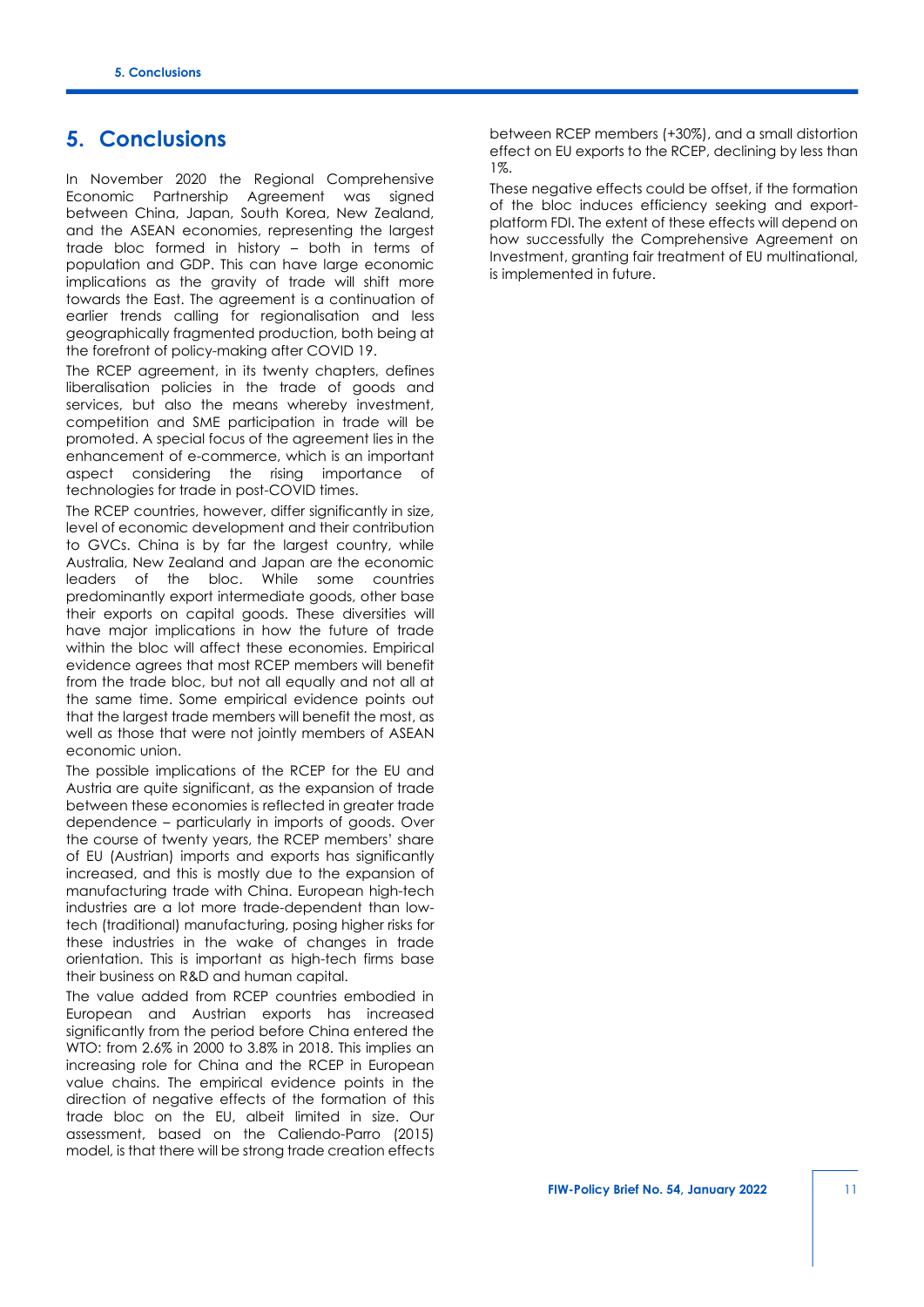## **6. References**

- Alvarez, F. E., Buera, F. J., & Lucas, R. E. (2013). Idea flows, economic growth, and trade (No. w19667). National Bureau of Economic Research.
- Asian Development Bank (2021) Global Value Chain Development Report: Beyond Production, 2021,

#### [\(https://dx.doi.org/10.22617/TCS210400-2\)](https://dx.doi.org/10.22617/TCS210400-2)

- Baltagi, B. H., Egger, P. H., & Kesina, M. (2016). Firm‐Level Productivity Spillovers in China's Chemical Industry: A Spatial Hausman‐Taylor Approach. Journal of Applied Econometrics, 31(1), 214-248.
- Blonigen, B. A., Tomlin, K., & Wilson, W. W. (2004). Tariff-jumping FDI and domestic firms' profits. The Canadian Journal of Economics, 37(3), 656-677. Retrieved from
- [\(http://www.econis.eu/PPNSET?PPN=393112225\)](http://www.econis.eu/PPNSET?PPN=393112225)
- Bond, E. W., Jones, R. W., & Wang, P. (2005). Economic take-offs in a dynamic process of globalization. Review of International Economics, 13(1), 1-19.
- Caliendo, L., & Parro, F. (2015). Estimates of the Trade and Welfare Effects of NAFTA. The Review of Economic Studies, 82(1), 1-44.
- Cheong, I., & Tongzon, J. (2013). Comparing the economic impact of the Trans‐ Pacific Partnership and the regional comprehensive economic partnership. Asian Economic Papers, 12, 144–164.
- Cole, M. T., & Davies, R. B. (2011). Strategic tariffs, tariff jumping, and heterogeneous firms. European Economic Review, 55(4), 480-496.

#### [\(https://doi.org/10.1016/j.euroecorev.2010.07.006\)](https://doi.org/10.1016/j.euroecorev.2010.07.006)

- Cui, Q., Wei, W., Dong, W., Liang, Y. (2021) Effects of Regional Comprehensive Economic Partnership on Asian-Pacific Economies from the Perspective of value added trade, pending in Journal of Asian Economics.
- Didier, T., & Pinat, M. (2017). The nature of trade and growth linkages. World Bank Policy Research Working Paper, (8168).
- Ekholm Karolina, Forslid Rikard, & Markusen James, R. (2007). Exportplatform foreign direct investment. Journal of the European Economic Association, 5(4), 776-795.

#### [\(https://doi.org/10.1162/JEEA.2007.5.4.776\)](https://doi.org/10.1162/JEEA.2007.5.4.776)

Ferragina, A., & Mazzotta, F. (2014). FDI spillovers on firm survival in Italy: Absorptive capacity matters. The Journal of Technology Transfer, 39(6), 859-897.

#### [\(https://doi.org/10.1007/s10961-013-9321-z\)](https://doi.org/10.1007/s10961-013-9321-z)

- Frenkel, M. & Ngo, T. (2021), Das RCEP-Abkommen und dessen Bedeutung für die EU, Wirtschaftsdienst – Zeitschrift für Wirtschaftspolitik, Heft 6, 432-438.
- (DOI: 10.1007/s10273-021-2938-x)
- Fukui, T., & Lakatos, C. (2012). A Global Database of Foreign Affiliate Sales. GTAP Research Memorandum, No. 24, 47.
- Gao, H. S. (2021). WTO reform and China: Defining or defiling the multilateral trading system? Harvard International Law Journal, 1.
- Glasmeier, A.K. (1991). The high-tech potential: Economic development in rural America. New Brunswick, NJ: Center for Urban Policy Research.
- Ghosh, A., Morita, H., & Nguyen, X. (2018). Technology spillovers, intellectual property rights, and export-platform FDI. Journal of Economic Behavior & Organization, 151, 171-190.
- Hornbeck, R., & Moretti, E. (2018). Who benefits from productivity growth? Direct and indirect effects of local TFP growth on wages, rents, and inequality (No. w24661). National Bureau of Economic Research.
- Itakura, K., & Lee, H. (2019). Estimating the Effects of the CPTPP and RCEP in a General Equilibrium Framework with Global Value Chains.
- Lakatos, C., Walmsley, T. L., & Chappuis, T. (2011). A Global Multisector Multi-region Foreign Direct Investment Database for GTAP. GTAP Research Memorandum, No. 18, 5.
- Li, Q., Scollay, R., & Gilbert, J. (2017). Analyzing the effects of the Regional Comprehensive Economic Partnership on FDI in a CGE framework with firm heterogeneity. Economic Modelling, 67, 409-420.
- Lu, J. W., & Beamish, P. W. (2001). The internationalization and performance of SMEs. Strategic Management Journal, 22(6‐7), 565-586.
- Mahadevan, R., & Nugroho, A. (2019). Can the Regional Comprehensive Economic Partnership minimise the harm from the United States–China trade war? The World Economy, 42(11), 3148-3167.
- Martínez-San Román, V. (2016). Foreign direct investment, trade integration and the home bias. Empirical Economics, 50(1), 197-229. Retrieved from

#### [\(http://www.econis.eu/PPNSET?PPN=857066633\)](http://www.econis.eu/PPNSET?PPN=857066633)

Miller, J. and Wunsch-Vincent, S. 2021. High-tech Trade Rebounded Strongly in the Second Half of 2020, with New Asian Exporters Benefiting, World Intellectual Property Organization.

#### [\(https://www.wipo.int/pressroom/en/news/2021/news\\_0001.html\)](https://www.wipo.int/pressroom/en/news/2021/news_0001.html) (accessed on April 1, 2021)

- McMillan, M. S., & Rodrik, D. (2011). Globalization, structural change and productivity growth (No. w17143). National Bureau of Economic Research.
- Nicita A. and Saygili, M. (2021) Trade agreements and trade resilience during COVID-19 Pandemic, Trade Analysis Branch, Division on International Trade and Commodities, UNCTAD.
- Petri, P. A., & Plummer, M. G. (2020). East Asia Decouples from the United States: Trade War, COVID-19, and East Asia's New Trade Blocs, Peterson Institute For International Economics (No. WP20-09).
- Rahman, M., & Ara, L. (2015). TPP, TTIP and RCEP: Implications for South Asian economies. South Asia Economic Journal, 16, 1–19.
- Ramondo, N., & Rodríguez-Clare, A. (2013). Trade, multinational production, and the gains from openness. Journal of Political Economy, 121(2), 273-322.
- RCEP (2021) Regional Comprehensive Economic Partnership agreement.

#### [https://rcepsec.org/legal-text/\)](https://rcepsec.org/legal-text/)

(accessed on October 27, 2021)

Reed, R., Lira, C., Byung-Ki, L., & Lee, J. (2016). Free trade agreements and foreign direct investment: The role of endogeneity and dynamics. Southern Economic Journal, 83(1), 176-201.

#### [\(https://doi.org/10.1002/soej.12136\)](https://doi.org/10.1002/soej.12136)

- Rumbaugh, T., & Blancher, N. R. (2004). China: international trade and WTO accession. IMF Working Papers, 2004(036).
- Silva, J. A. (2008). International trade and the changing demand for skilled workers in high‐tech manufacturing. Growth and Change, 39(2), 225-251.
- Timmer, M.P., E. Dietzenbacher, B. Los, R. Stehrer and G.J. de Vries (2015), 'An Illustrated User Guide to the World Input-Output Database: The Case of Global Automotive Production', Review of International Economics, 23 (3), pp. 575-605.

#### [\(https://doi.org/10.1111/roie.12178\)](https://doi.org/10.1111/roie.12178)

- UNCTAD (2010). World Investment Report. United Nations Publication, New York
- UNCTAD (2021a) Trade and Development Report 2021: From Recovery to Resilience: the development dimension. United Nations, Geneva.
- UNCTAD (2021b), A new centre of gravity: The Regional Comprehensive Economic Partnership and its trade effects.